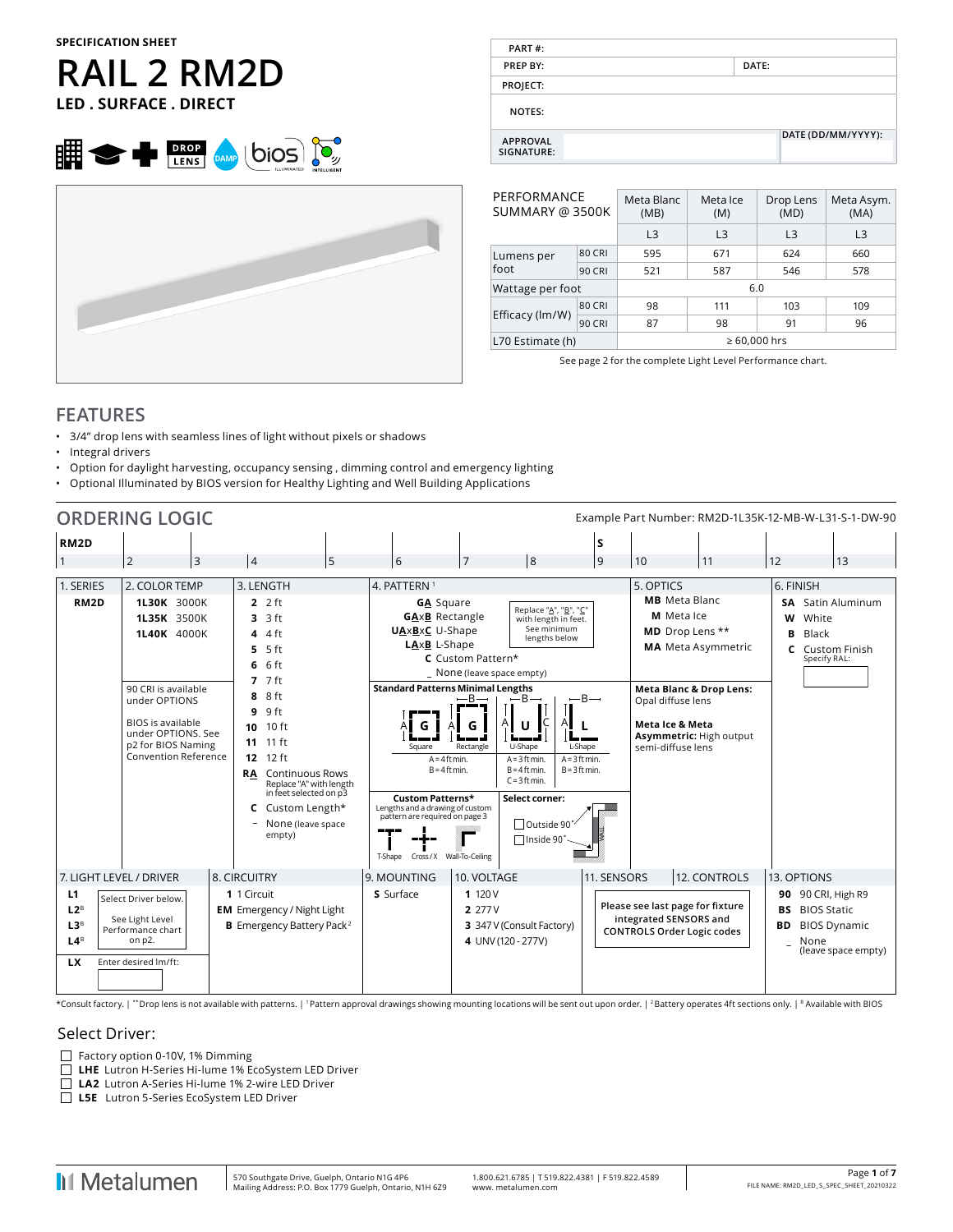### **Light Level Performance**

**3500K, 80 CRI, 0-10V Dimming (Standard)**

|                | Meta Blanc (MB)    |                     |                    | Meta Ice (M)       |                     |                    | Drop Lens (MD)     |                     |                    | Meta Asymmetric (MA) |                     |                    |
|----------------|--------------------|---------------------|--------------------|--------------------|---------------------|--------------------|--------------------|---------------------|--------------------|----------------------|---------------------|--------------------|
| Light Level    | Lumens<br>per foot | Wattage<br>per foot | Efficacy<br>(lm/W) | Lumens<br>per foot | Wattage<br>per foot | Efficacy<br>(lm/W) | Lumens<br>per foot | Wattage<br>per foot | Efficacy<br>(lm/W) | Lumens<br>per foot   | Wattage<br>per foot | Efficacy<br>(lm/W) |
| L1             | 350                | 3.5                 | 101                | 408                | 3.5                 | 118                | 367                | 3.5                 | 104                | 401                  | 3.5                 | 116                |
| L <sub>2</sub> | 438                | 4.4                 | 99                 | 503                | 4.4                 | 114                | 459                | 4.4                 | 103                | 495                  | 4.4                 | 112                |
| L3             | 595                | 6.0                 | 98                 | 671                | 6.0                 | 111                | 624                | 6.0                 | 103                | 660                  | 6.0                 | 109                |
| L4             | 1105               | 12.1                | 91                 | 1236               | 12.1                | 102                | 1158               | 12.5                | 92                 | 1079                 | 10.6                | 102                |

| Lumen Adjustment  |
|-------------------|
| Factor (Standard) |

| 80 CRI | 90 CRI |
|--------|--------|
| 0.984  | 0.880  |
| 1.000  | 0.875  |
| 1.032  | 0.879  |
|        |        |

### **BIOS 3500K**

|                             |                |                    | Meta Blanc (MB)     |                    | Meta Ice (M)       |                     | Drop Lens (MD)     |                    |                     | Meta Asymmetric (MA) |                    |                     |                    |
|-----------------------------|----------------|--------------------|---------------------|--------------------|--------------------|---------------------|--------------------|--------------------|---------------------|----------------------|--------------------|---------------------|--------------------|
|                             |                | Lumens<br>per foot | Wattage<br>per foot | Efficacy<br>(lm/W) | Lumens<br>per foot | Wattage<br>per foot | Efficacy<br>(lm/W) | Lumens<br>per foot | Wattage<br>per foot | Efficacy<br>(lm/W)   | Lumens<br>per foot | Wattage<br>per foot | Efficacy<br>(lm/W) |
| Distribution %<br>(Up/Down) |                |                    | 0/100               |                    |                    | 0/100               |                    |                    | 6/94                |                      |                    | 0/100               |                    |
|                             | L2             | 582                | 9.4                 | 62                 | 646                | 9.4                 | 69                 | 640                | 9.4                 | 68                   | 633                | 9.4                 | 67                 |
| Static                      | L3             | 775                | 13.3                | 58                 | 861                | 13.3                | 65                 | 853                | 13.3                | 64                   | 844                | 13.3                | 63                 |
|                             | L4             | 947                | 17.2                | 55                 | 1052               | 17.2                | 61                 | 1042               | 17.2                | 61                   | 947                | 17.2                | 55                 |
|                             | L2             | 523                | 9.4                 | 55                 | 582                | 9.4                 | 62                 | 576                | 9.4                 | 61                   | 570                | 9.4                 | 61                 |
| Dynamic                     | L <sub>3</sub> | 697                | 13.3                | 52                 | 775                | 13.3                | 58                 | 768                | 13.3                | 58                   | 760                | 13.3                | 57                 |
|                             | L4             | 852                | 17.2                | 50                 | 947                | 17.2                | 55                 | 938                | 17.2                | 55                   | 852                | 17.2                | 50                 |
| R <sub>9</sub>              |                |                    |                     |                    |                    |                     |                    | $\geq 90$          |                     |                      |                    |                     |                    |
| $COI**$                     |                |                    | < 3.3               |                    |                    |                     |                    |                    |                     |                      |                    |                     |                    |
| EML or M/P*                 |                |                    | 0.8                 |                    |                    |                     |                    |                    |                     |                      |                    |                     |                    |

\* EML or M/P is a ratio that describes the relative melanopic lux (M) versus the photopic lux (P). BIOS provides the following m/p values:<br>3000K = 0.7, 3500K = 0.8, 4000K = 0.9. \*\* COI - Cyanosis Observation Index.



**BIOS Naming Convention Reference**

| Static         | 3500K | 35BIOSST |
|----------------|-------|----------|
| BIO            | 4000K | 40BIOSST |
| ynamic         | 3500K | 35BIOSDY |
| $\overline{m}$ | 4000K | 40BIOSDY |

**BIOS | Lumen** 

**Adjustment Factor (LAF)**

| Color Temp | LAF  |
|------------|------|
| 3500K      | 1.00 |
| 4000K      | 1.05 |

Metalumen's light level performance metrics are subject to manufacturers component tolerances.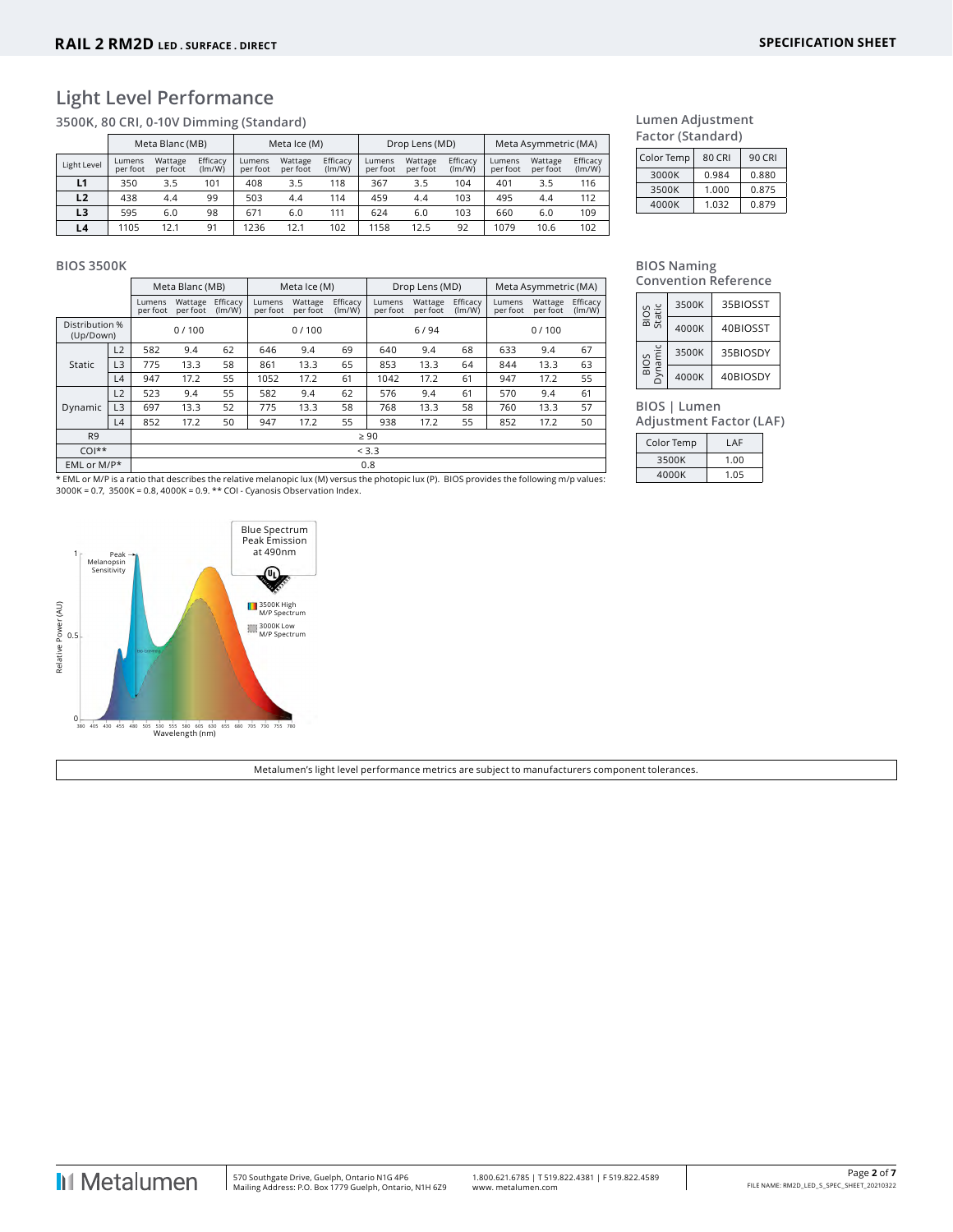**LEGEND**

### **CONTINUOUS ROWS**

Step 1) Indicate desired quantity of rows under the QTY column

Step 2)  $R\rightarrow$  Pods  $\rightarrow$  If applicable, select pod(s) per row to indicate desired emergency lighting / night light / battery location. If a similar row requires a different Emergency lighting location, please fill out another sheet.

Record drawings for rows not represented here will be sent out upon order.

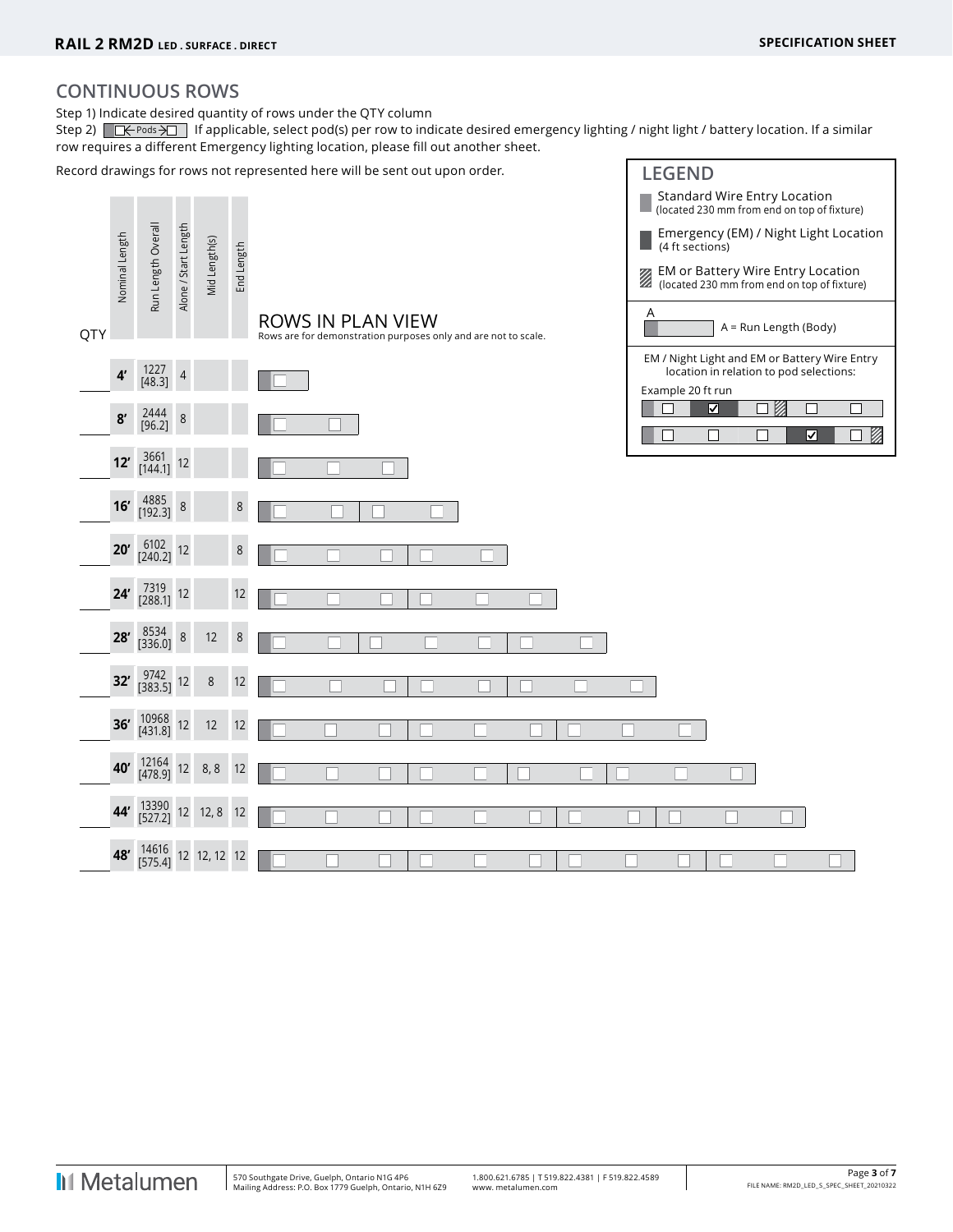### **PATTERNS**

| Select<br>Pattern:                         | T-SHAPE (C)              | CROSS / X-SHAPE (C)      | WALL-TO-CEILING (C)        |                                                                              |
|--------------------------------------------|--------------------------|--------------------------|----------------------------|------------------------------------------------------------------------------|
| Pattern<br>Configuration                   | $-$ B $-$<br>A           |                          | $- B -$<br>CEILING<br>WALL | A custom pattern<br>configuration drawing<br>is required in the grid below   |
| Indicate<br><b>Desired</b><br>Lengths (ft) | $A =$<br>$B =$           | $A =$<br>$B =$           | $A =$<br>$B =$             | Approval drawings will be sent out upon order<br>showing mounting locations. |
| <b>Minimum</b><br>Lengths                  | $A = 3$ ft<br>$B = 6$ ft | $A = 6$ ft<br>$B = 6$ ft | $A = 3$ ft<br>$B = 3 ft$   |                                                                              |

 $\circlearrowright$ 

 $\overline{1}$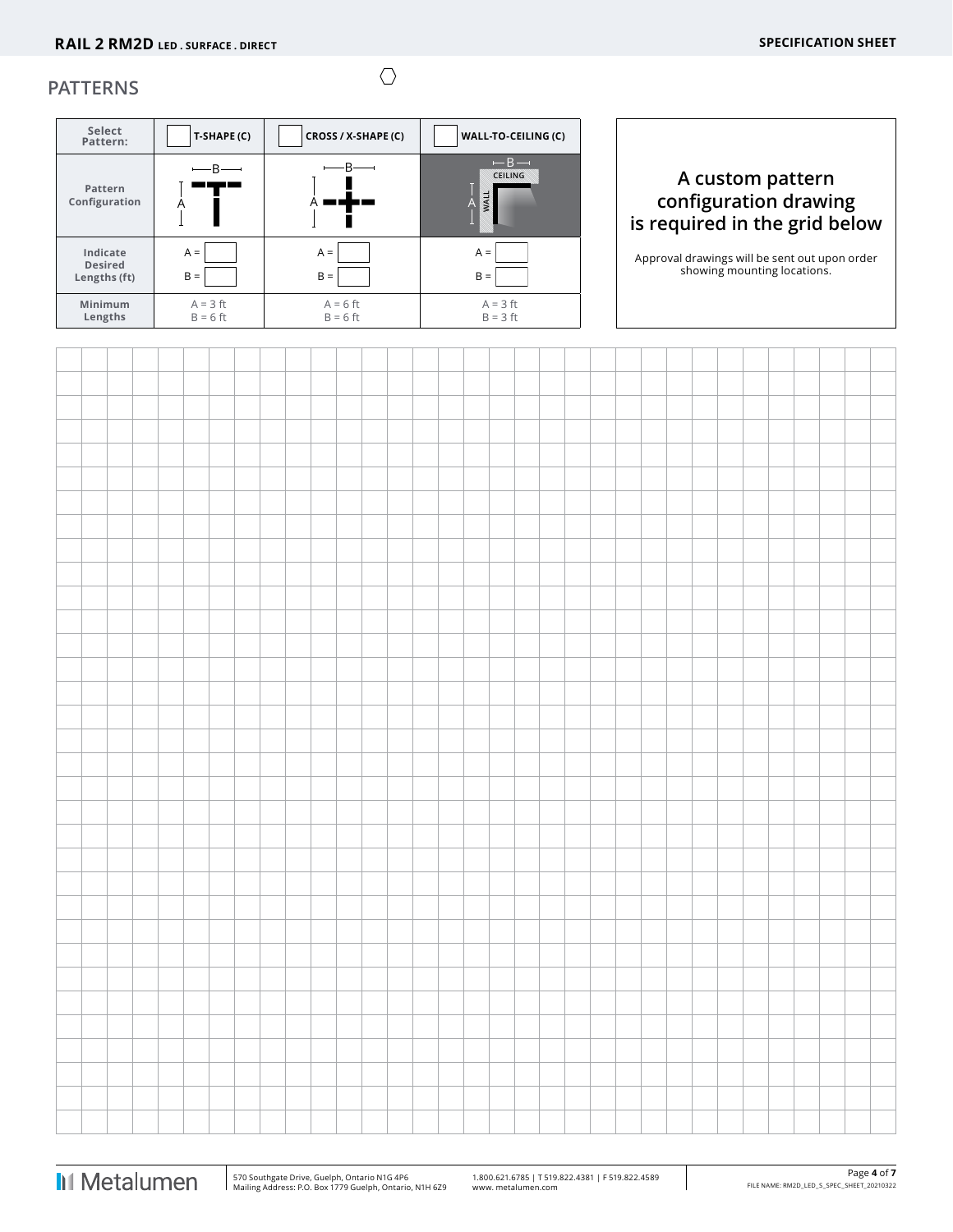### **WIRING**



### **CROSS SECTIONS**



### **SPECIFICATIONS**

Due to the Continuous Improvement Policy at Metalumen, we reserve the right to change our specifications without notice.

**Housing:** Rigid extruded aluminum body, 2.0mm (0.08") nominal wall thickness. Aluminum end caps. **Optical System:** Metalumen luminaires are designed to utilize leading edge LED technology combined with luminaire optimized reflectors and our custom diffusers, resulting in industry leading optical performance.

**BIOS LED:** BIOS SkyBlue® solutions have a peak wavelength at 490nm to provide an enhanced spectrum with high M/P (melanopic to photopic) ratios while also providing a low Cyanosis Observation Index (COI), making it ideally suited for Healthcare and Healthy Lighting projects. BIOS® SkyBlue® lighting solutions also contribute to satisfying Circadian Lighting Design Feature for WELL Building Standard v1 and v2. **CRI:** 83+ for 3500K, 80 minimum for all CCTs in standard configurations. **Lumen Maintenance:** Minimum 50,000h with TM-21 lumen

maintenance of 85% @ 25°C ambient temperature (calculated based on IESNA LM-80-08 LED test data). L70: ≥60,000hrs.

**Finish:** Satin aluminum, white and black are standard finishes. For custom finish, contact factory. **Weight:** 0.95 kg/300mm [ 2.1 lb/ft ] **Mounting:** Surface ceiling mount. **Electrical:** Factory prewired with easy wire quick connect sections. **Drivers:** Metalumen offers 0-10V dimming\* as a standard on our entire

LED product offering. Dimming range is 1%-100%. Power factor is > 90%. Class 2 rating. Drivers are integral. **Approvals:** This product is cULus listed. All components are UL/CSA/QPS recognized or listed. RoHS compliant. **Environment:** Suitable for dry or damp locations.

*\*Standard drivers compatible with passive/ sinking dimmers. Please contact Metalumen if active/sourcing dimmer support is required.*

### **WARRANTY**

Metalumen will warrant defective luminaires for 5 years from date of purchase. Warranty is valid if luminaire is installed and used according to specification. If defective, Metalumen will send replacement boards or drivers at no cost along with detailed replacement instructions and instructions on how to return defective components to Metalumen.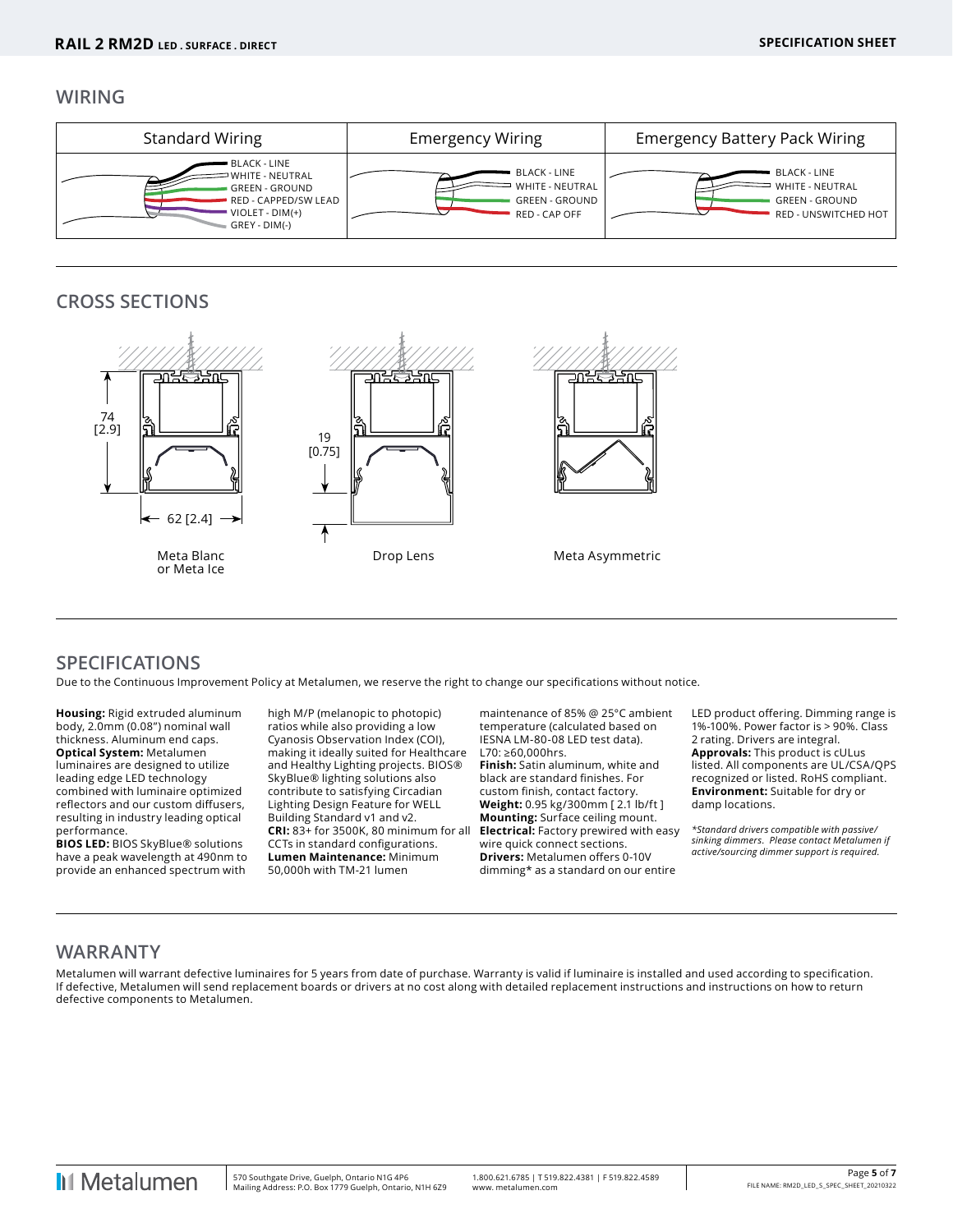### **PHOTOMETRIC DATA - 3500K, 80 CRI**

| Optics: Meta Blanc<br>IES File: RM2D-1L35K-4-MB-L3<br>Lumens: 595/ft Wattage: 6.1/ft<br>Efficacy: 98 Im/W | <b>ZONAL LUMEN SUMMARY</b><br>Lumens %Fixt<br>Zone<br>$0 - 90$<br>2385<br>100<br>$\overline{0}$<br>90-180 0<br>$0 - 180$<br>2385<br>100 | <b>LUMINANCE DATA (CD/M2)</b><br>Horizontal Angle<br>Vertical<br>Angle<br>$\Omega$<br>45<br>90<br>10388 5519<br>45<br>4452<br>55<br>8871<br>3893 2959                                                    | <b>PHOTOMETRIC</b><br><b>CURVE</b><br>100% Down |
|-----------------------------------------------------------------------------------------------------------|-----------------------------------------------------------------------------------------------------------------------------------------|----------------------------------------------------------------------------------------------------------------------------------------------------------------------------------------------------------|-------------------------------------------------|
|                                                                                                           |                                                                                                                                         | 65<br>7139<br>2495 1791<br>75<br>1188 836<br>4884<br>85<br>2111<br>270<br>200                                                                                                                            |                                                 |
| Optics: Meta Ice                                                                                          | <b>ZONAL LUMEN SUMMARY</b>                                                                                                              | <b>LUMINANCE DATA (CD/M2)</b>                                                                                                                                                                            | <b>PHOTOMETRIC</b>                              |
| IES File: RM2D-1L35K-4-M-L3<br>Lumens: 671/ft Wattage: 6.1/ft<br>Efficacy: 111 Im/W                       | Lumens %Fixt<br>Zone<br>2689<br>$0 - 90$<br>100<br>90-180 0<br>$\Omega$<br>$0 - 180$<br>2689<br>100                                     | Horizontal Angle<br>Vertical<br>Angle<br>$\Omega$<br>45<br>90<br>45<br>11845 6275 4993<br>55<br>4438 3396<br>9920<br>65<br>2807 2061<br>7941<br>75<br>1370<br>955<br>5544<br>85<br>2386<br>307<br>215    | <b>CURVE</b><br>100% Down                       |
| Optics: Drop Lens                                                                                         | <b>ZONAL LUMEN SUMMARY</b>                                                                                                              | <b>LUMINANCE DATA (CD/M2)</b>                                                                                                                                                                            | <b>PHOTOMETRIC</b>                              |
| IES File: RM2D-1L35K-4-MD-L3<br>Lumens: 624/ft Wattage: 6.1/ft<br>Efficacy: 103 Im/W                      | Lumens %Fixt<br>Zone<br>$0 - 90$<br>2305<br>92<br>90-180 194<br>8<br>$0 - 180$<br>2499<br>100                                           | Horizontal Angle<br>Vertical<br>Angle<br>$\Omega$<br>45<br>90<br>4407<br>45<br>8674<br>3743<br>55<br>7203<br>3296 2876<br>65<br>5615<br>2352 2073<br>75<br>1535 1407<br>3834<br>85<br>1789<br>937<br>890 | <b>CURVE</b><br>8% Up<br>92% Down               |
| Optics: Meta Asymmetric                                                                                   | <b>ZONAL LUMEN SUMMARY</b>                                                                                                              | <b>LUMINANCE DATA (CD/M2)</b>                                                                                                                                                                            | <b>PHOTOMETRIC</b>                              |

IES File: **RM2D-1L35K-4-MA-L3** Lumens: **660/ft** Wattage: **6.0/ft** Efficacy: **109 lm/W**

| Zone      | Lumens | %Fixt |
|-----------|--------|-------|
| $0 - 90$  | 2645   | 100   |
| 90-180    | U      | U     |
| $0 - 180$ | 2645   | 100   |

| UMINANCE DATA (CD/M2) |                  |      |       |  |  |  |  |  |
|-----------------------|------------------|------|-------|--|--|--|--|--|
| Vertical              | Horizontal Angle |      |       |  |  |  |  |  |
| Angle                 | $\Omega$         | 45   | 90    |  |  |  |  |  |
| 45                    | 4188             | 5364 | 11647 |  |  |  |  |  |
| 55                    | 2957             | 3990 | 10258 |  |  |  |  |  |
| 65                    | 1997             | 2648 | 8589  |  |  |  |  |  |
| 75                    | 1002             | 1412 | 6107  |  |  |  |  |  |
| 85                    | 277              | 389  | 2650  |  |  |  |  |  |

**CURVE** 100% Down



Photometric performance is measured and scaled in accordance with IESNA LM-79.

**II** Metalumen